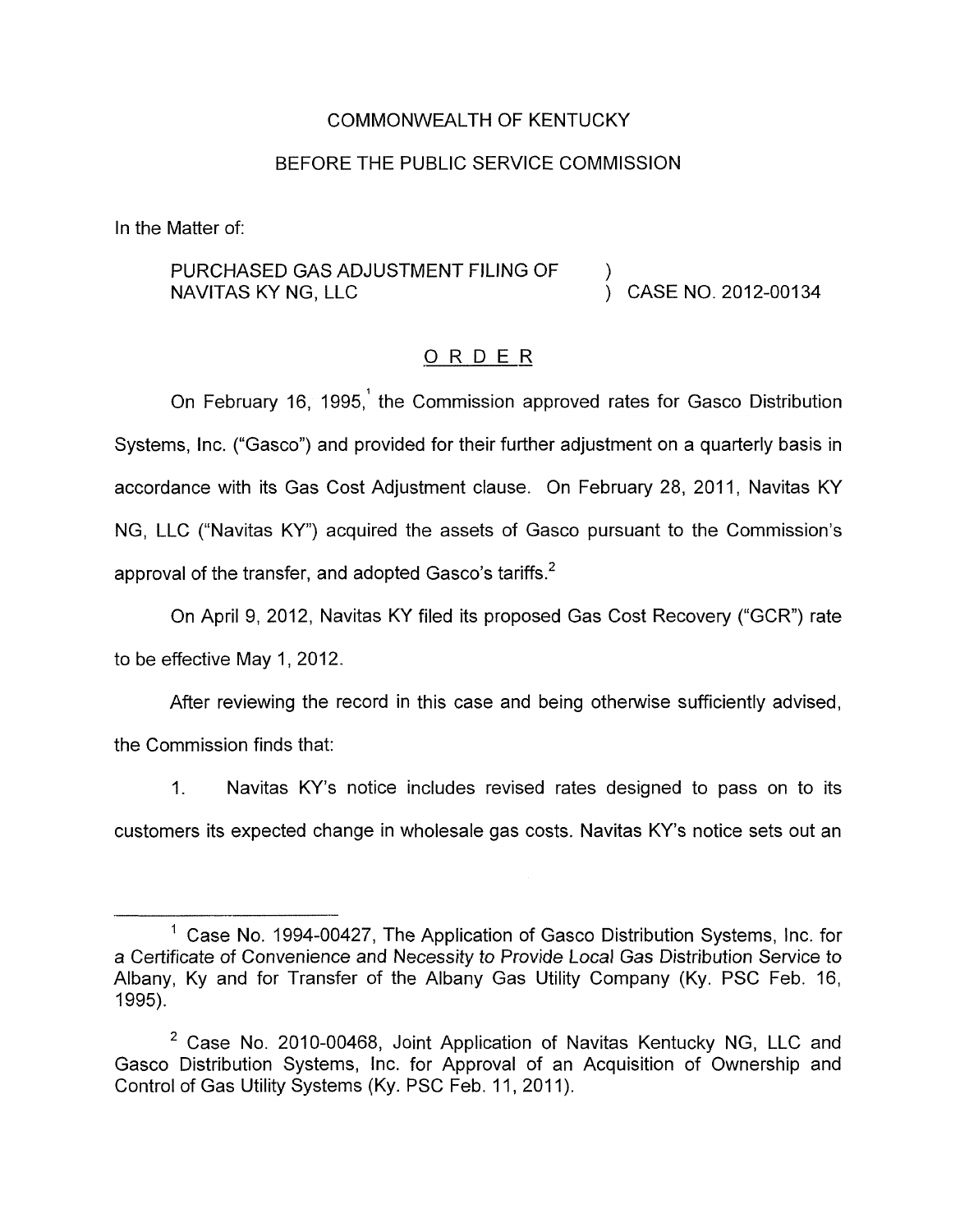Expected Gas Cost ("EGC") of \$4.9969 per Mcf, which represents a decrease of \$3.1457 per Mcf from the previous EGC of \$8.1426 per Mcf.

2. Navitas KY's notice sets out a current quarter Refund Adjustment ("RA") in the amount of (\$.8664) per Mcf to return a supplier refund in the amount of \$23,938 to customers. Correcting an error in transferring the RA from Schedule Ill to Schedule I of its application results in an RA of (\$.8820) per Mcf. Navitas KY's total RA is (\$.8820) per Mcf, which is a decrease of \$.8820 per Mcf from Navitas KY's previous gas cost rate.

3. Navitas KY's notice sets out a current quarter AA of (\$1 .I 989) per Mcf. Navitas KY's total AA is (\$.2556) per Mcf, which is a decrease of \$1.1989 per Mcf from its previous total AA of \$.9433 per Mcf.

4. Navitas KY's notice sets out a current quarter Balance Adjustment ("BA") of \$5213 per Mcf. Navitas KY's total BA is (\$.2263) per Mcf, which represents an increase of \$.5213 per Mcf from its previous total BA of (\$.7476) per Mcf.

*5.* Navitas KY's GCR is \$3.6330 per Mcf, which is a decrease of \$4.7053 per Mcf from its previous rate of \$8.3383 per Mcf.

6. The rates in the Appendix to this Order are fair, just, and reasonable, and should be approved for billing for service rendered by Navitas KY on and after May 1, 2012.

IT IS THEREFORE ORDERED that:

1. The rates in the Appendix attached hereto and incorporated herein are approved for billing for service rendered on and after May 1, 2012.

-2- Case No. 2012-00134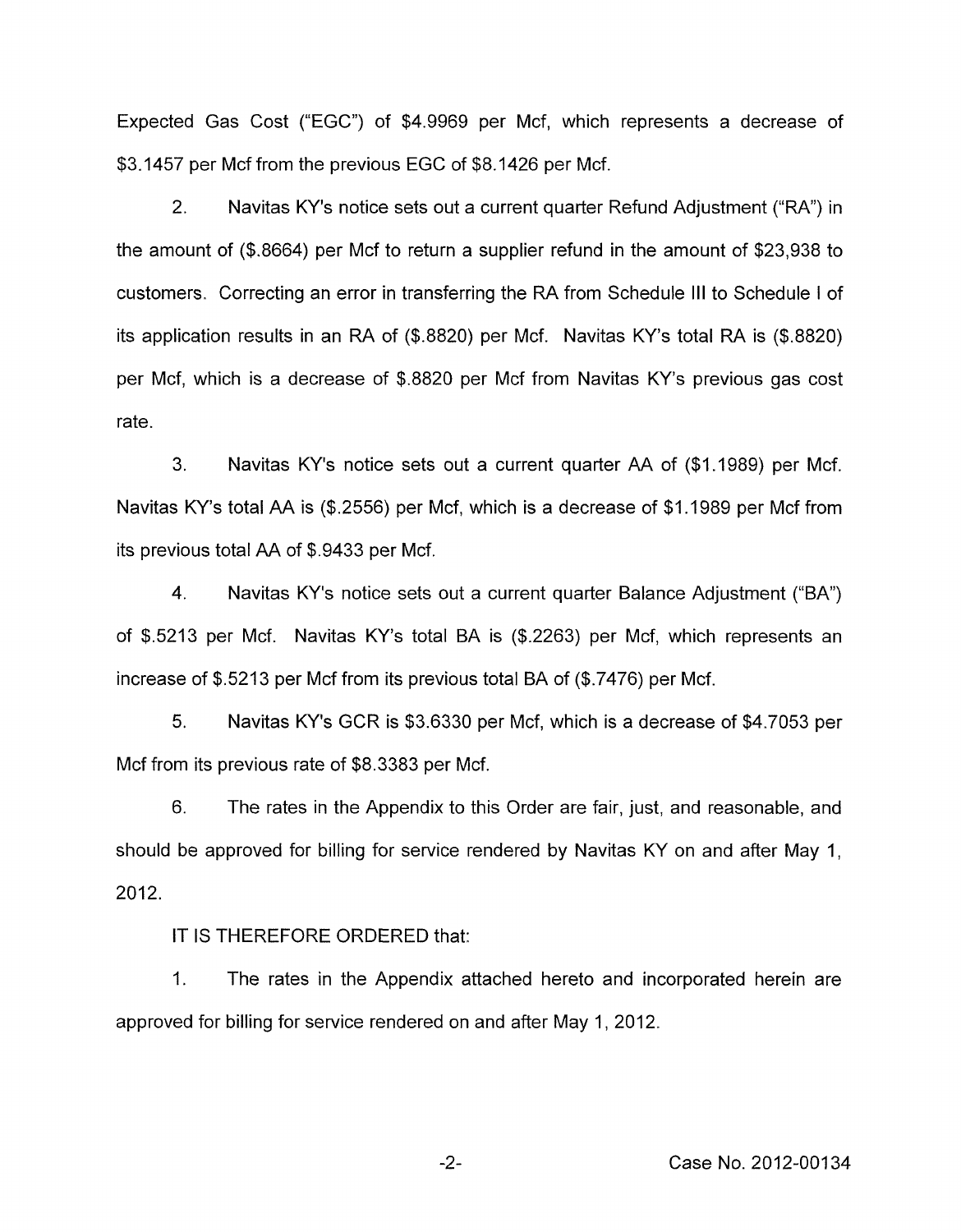*2.* Within 20 days of the date of this Order, Navitas KY shall file its revised tariff sheets with this Commission setting out the rates approved herein and reflecting that they were approved pursuant to this Order.

> By the Commission  $\mathscr{D}$ **ENTERED** APR 24 2012

KENTUCKY PUBLIC SERVICE COMMISSION

 $\overline{\mathcal{A}}$ **ATTH** e Director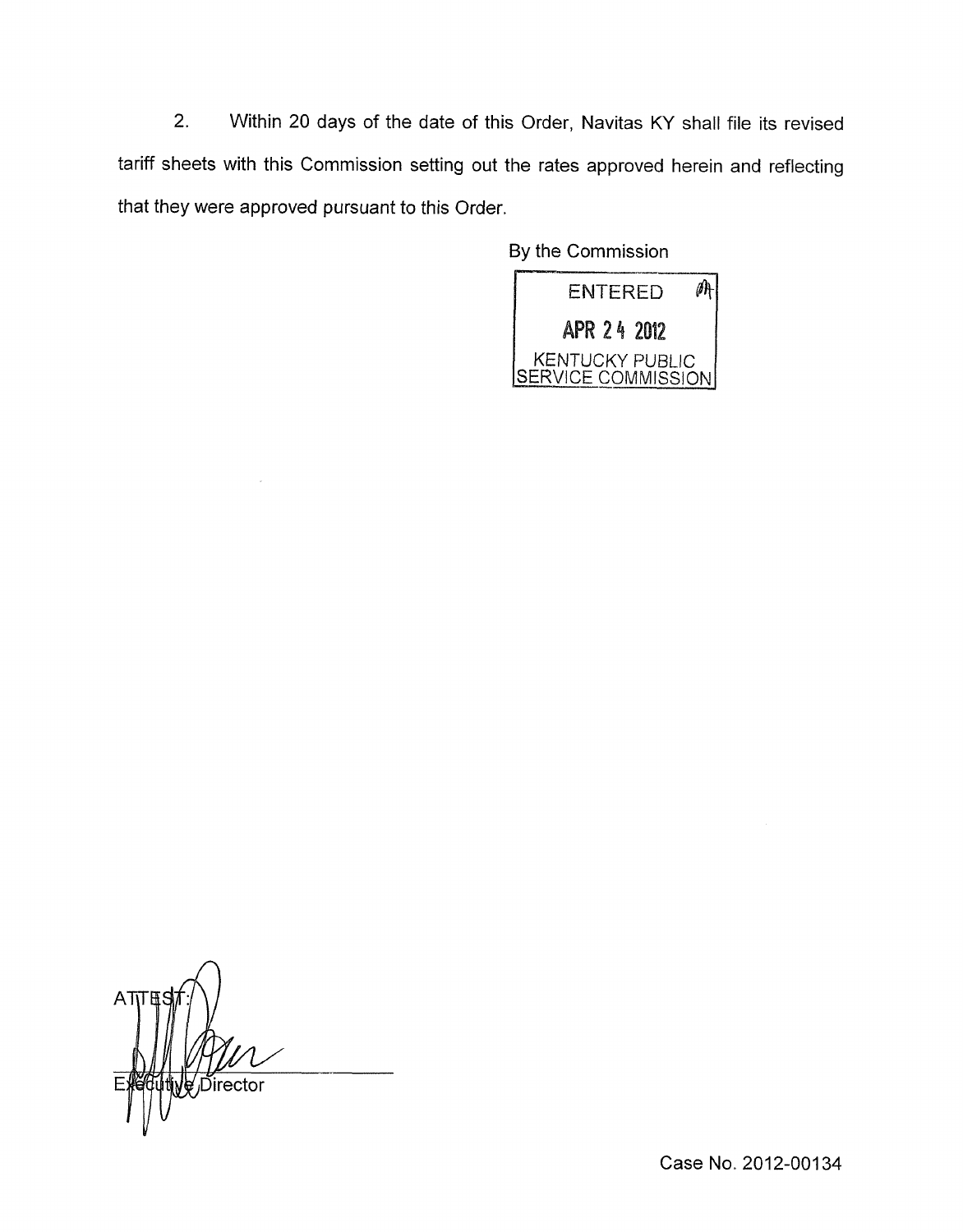# APPENDIX A

# APPENDIX TO AN ORDER OF THE KENTUCKY PUBLIC SERVICE COMMISSION IN CASE NO. 2012-00134 DATED APR 2 4 ZUIZ

The following rates and charges are prescribed for the customers served by Navitas KY NG, LLC. All other rates and charges not specifically mentioned herein shall remain the same as those in effect under authority of the Commission prior to the effective date of this Order.

# RATES:

|             | <b>Base Rate</b> | <b>Gas Cost</b><br>Recovery<br>Rate | Total    |
|-------------|------------------|-------------------------------------|----------|
| Residential | \$4.62           | \$3.6330                            | \$8.2530 |
| Commercial  | \$3.62           | \$3.6330                            | \$7.2530 |